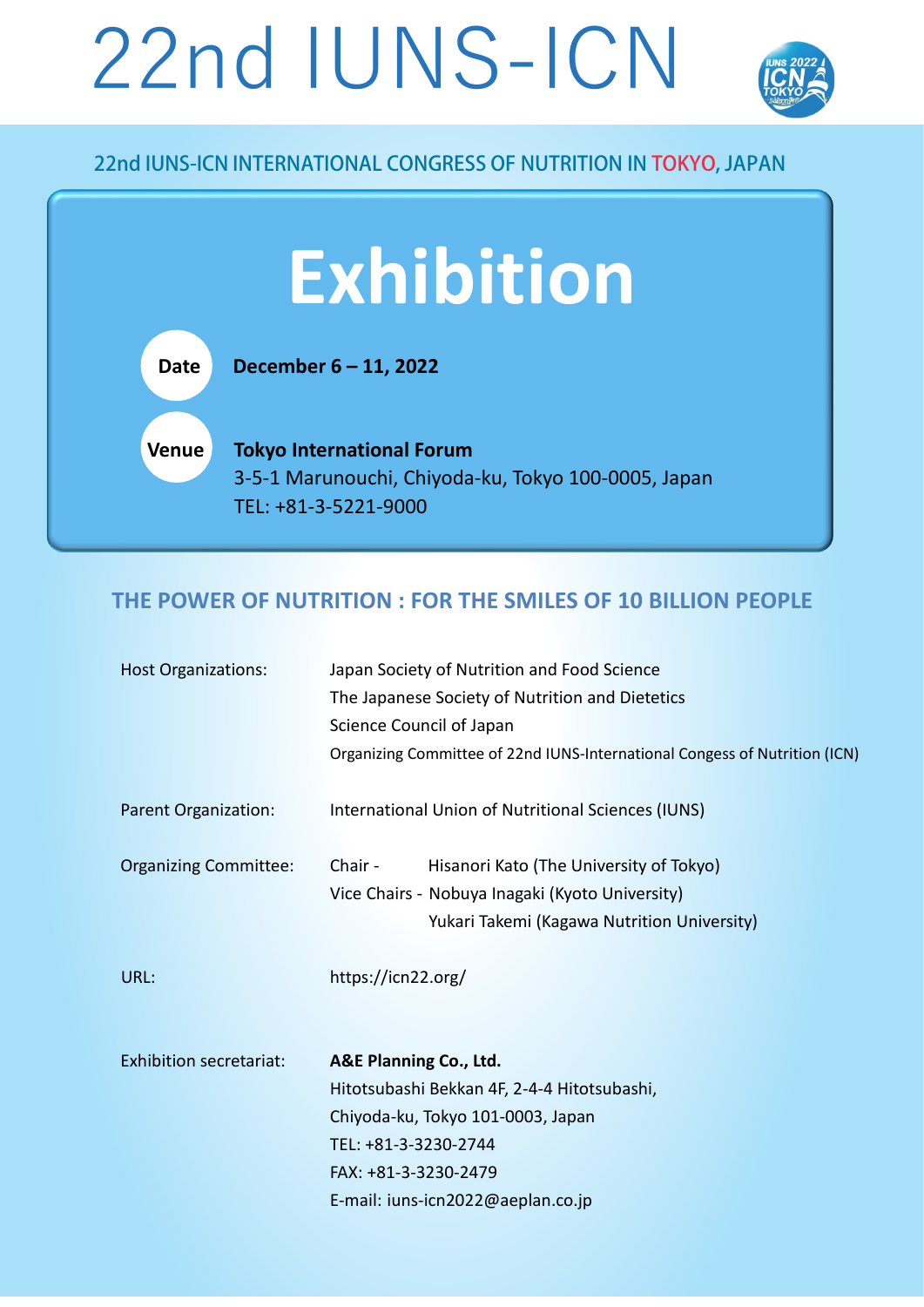Thanks a successful bid aimed at bringing it to Japan, the 22nd International Congress of Nutrition (ICN) of the International Union of Nutritional Sciences (IUNS) was originally scheduled at the Tokyo International Forum over the six-day period from Tuesday, September 14, to Sunday, September 19, 2021. Due to its developing situation with COVID-19 and difficulties in traveling abroad, after much thought and deliberation, the Organizing Committee of 22nd IUNS-ICN has decided to postpone the congress to Tuesday, December 6, to Sunday, December 11, 2022.

More than 80 countries and regions have joined the IUNS as adhering bodies, including the Science Council of Japan. The International Congress of Nutrition convenes once every four years, and the upcoming 22nd session will be the first to be held in Japan in 47 years— since the 10th Congress of 1975 (in which Yuichi Ochi, The President of Science Council of Japan, served as chairperson and for which Professor Hisateru Mitsuda chaired the organizing committee). For this session, the Science Council of Japan (IUNS Committee), the Japan Society of Nutrition and Food Science, and the Japanese Society of Nutrition and Dietetics orchestrated a successful bid to host the event, and now those three organizations are working to prepare for it. We currently anticipate about 4,000 participants.

Japan has attracted worldwide attention in a variety of areas related to nutritional science. Examples include how it has responded to the coming of the world's first super-aged society; how it has been forced to respond to rapid growth in the prevalence of lifestyle-related diseases caused by overnutrition despite having an exceptional dietary culture; how it has an array of outstanding health policies, including a school lunch program, shokuiku education, and related legal structures; and how it has moved quickly to develop research into functional food products and related programs. The 22nd International Congress of Nutrition can be expected to further enhance the close relationship as well as the intense collaboration among nutrition scientists across the globe. In addition, we are considering cooperation with the Tokyo Nutrition for Growth Summit scheduled in December 2021, and synergistic effects are expected.

We plan to keep things simple as we host and organize the Congress. That said, participation fees alone will not be sufficient to fund the event, and I would like to ask for the broad support of stakeholders so that we can enrich the Congress's offerings and make them more effective. I hope that this effort will benefit from your understanding and cooperation.

November 2021

Hisanori Kato Chair, IUNS 22nd International Congress of Nutrition Organizing Committee Specially Appointed Professor, Graduate School of Agricultural and Life Sciences, The University of Tokyo President and Representative Trustee, Japan Society of Nutrition and Food Science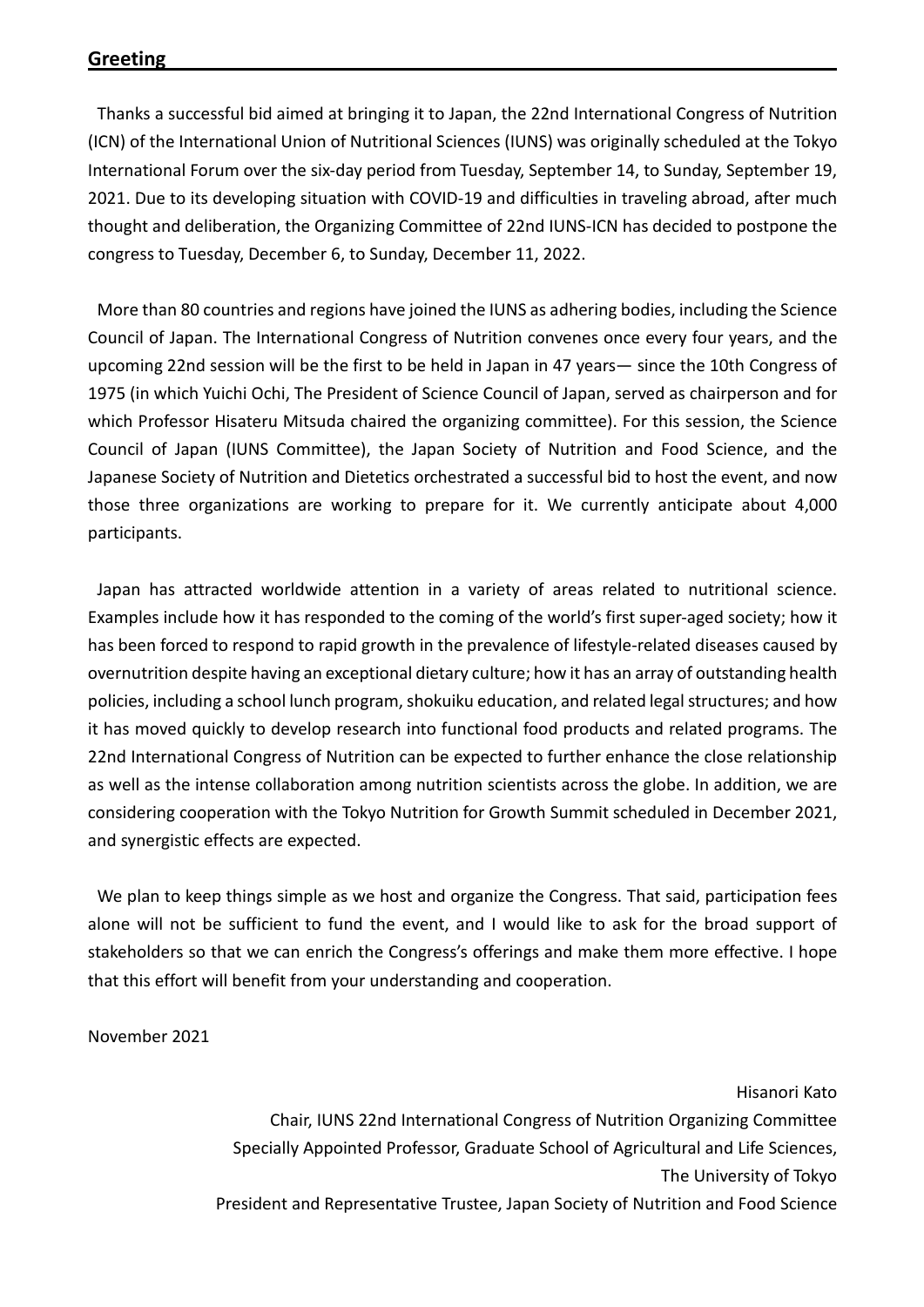## **Congress Information**

| $\bullet$ Name | 22nd IUNS-ICN INTERNATIONAL CONGRESS OF NUTRITION IN TOKYO, JAPAN                |  |  |
|----------------|----------------------------------------------------------------------------------|--|--|
|                | Abbreviated name: 22nd IUNS-ICN                                                  |  |  |
| • Organizers   | IUNS 22nd International Congress of Nutrition Organizing Committee               |  |  |
|                | Japan Society of Nutrition and Food Science                                      |  |  |
|                | The Japanese Society of Nutrition and Dietetics                                  |  |  |
|                | Science Council of Japan                                                         |  |  |
| • Sponsors     | Ministry of Foreign Affairs; Ministry of Education, Culture, Sports, Science and |  |  |
|                | Technology; Ministry of Health, Labour and Welfare; Ministry of Agriculture,     |  |  |
|                | Forestry and Fisheries; Ministry of Economy, Trade and Industry; and Food Safety |  |  |
|                | Commission of Japan (all under application)                                      |  |  |
|                | Federation of Japanese Nutrition Societies                                       |  |  |
|                | The Japanese Society of Clinical Nutrition                                       |  |  |
|                | Japanese Society of Shokuiku                                                     |  |  |
|                | Nutrition and Food service Management                                            |  |  |
|                | Japanese Society for Medical Use of Functional Foods                             |  |  |
|                | Japan Association for Diabetes Education and Care                                |  |  |
|                | Japan Sports Nutrition Association                                               |  |  |
|                | Japan Society of Metabolism and Clinical Nutrition                               |  |  |
|                | The Japanese Clinical Nutrition Association                                      |  |  |
|                | Japanese Association of Rehabilitation Nutrition                                 |  |  |
|                | The Japan Home Nutrition Management Society                                      |  |  |
|                | Japanese Society for Amino Acid Sciences                                         |  |  |
|                | The Japan Dietetic Association                                                   |  |  |
|                | Japanese Society for Surgical Metabolism and Nutrition                           |  |  |
|                | The Japanese Society for Food Science and Technology                             |  |  |
|                | The Japan Diabetes Society                                                       |  |  |
|                | Japan Atherosclerosis Society                                                    |  |  |
|                | The Japan Endocrine Society                                                      |  |  |
|                | The Japan Society for Bioscience, Biotechnology, and Agrochemistry               |  |  |
|                | The Vitamin Society of Japan                                                     |  |  |
|                | Japan Society for the Study of Obesity                                           |  |  |
|                | Japanese Society for Food Factors                                                |  |  |
|                | Japan Polyphenol Society                                                         |  |  |
|                | Japan Chrono-nutrition Research Society                                          |  |  |
|                | The Japanese Society of Applied Glycoscience                                     |  |  |
|                | The Japan Society for Developmental Origins of Health and Disease                |  |  |
|                | Japanese Society of Animal Science                                               |  |  |
|                | Japanese Society of Health Education and Promotion                               |  |  |
|                | Japanese Society of Public Health                                                |  |  |
|                | Japanese Society on Nutrition Care and Management                                |  |  |
|                |                                                                                  |  |  |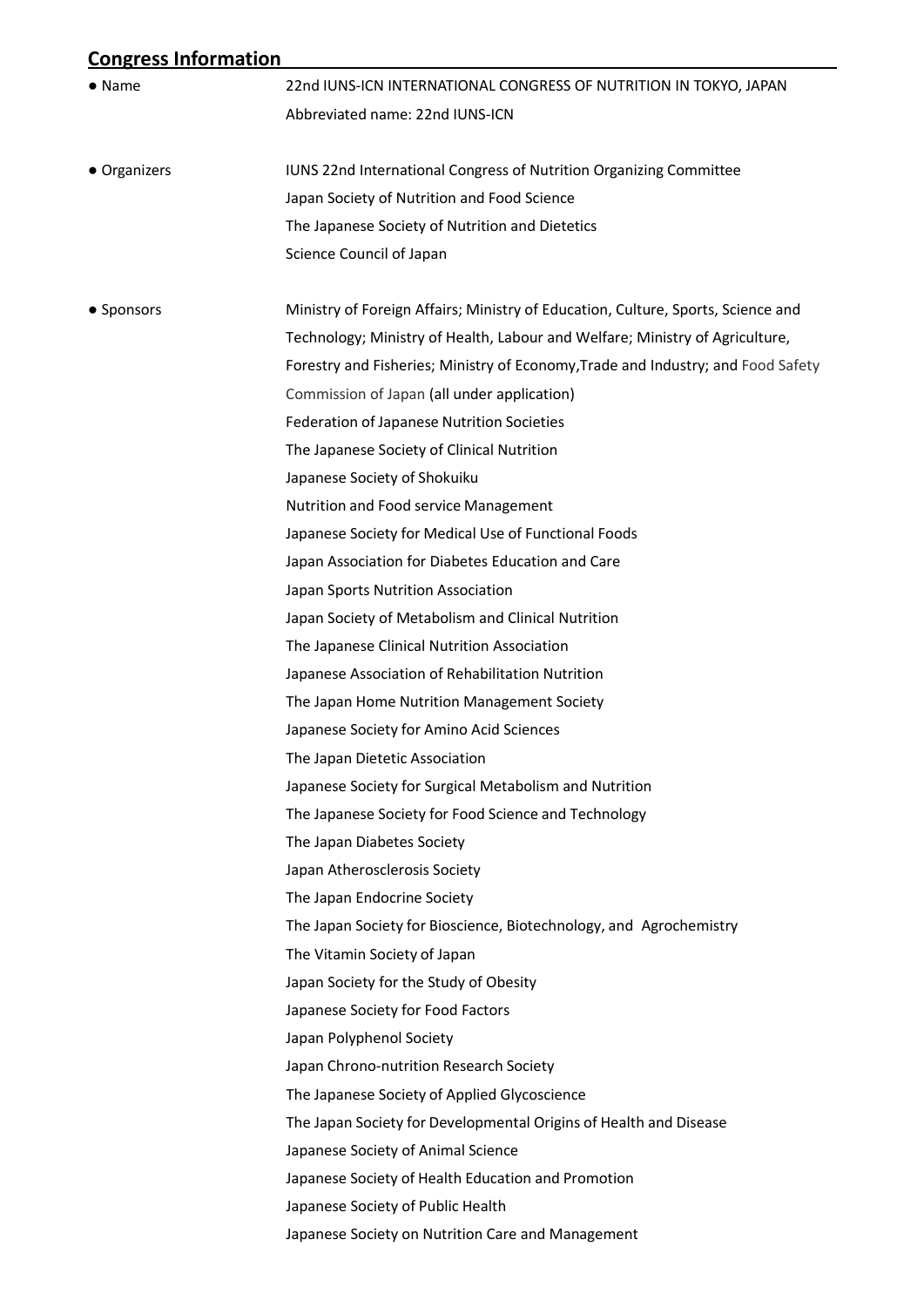Japanese Society for Clinical Nutrition and Metabolism Japanese Society of Physical Fitness and Sports Medicine The Japan Epidemiological Association The Japan Oil Chemists' Society Japan Society for Lipid Nutrition The Physiological Society of Japan Japanese Association for Dietary Fiber Research Japanese Association of Nutritional Science Education The Japanese Society of Health and Human Ecology

- Parent organization International Union of Nutritional Sciences
- Numbers of participating countries & attendees

4,000 attendees from 115 countries and regions (2,000 people from overseas and 2,000 from Japan)

● Past congresses The Congress is held every four years.

| Year | No. | Location                | Attendees |
|------|-----|-------------------------|-----------|
| 2001 | 17  | Vienna, Austria         | 3,550     |
| 2005 | 18  | Durban, South Africa    | 2,100     |
| 2009 | 19  | Bangkok, Thailand       | 4,070     |
| 2013 | 20  | Granada, Spain          | 3,896     |
| 2017 | 21  | Buenos Aires, Argentina | 2,900     |

● Language **English** 

#### **Significance, background, and overview of the Congress**

#### **[Importance of nutritional science]**

Nutrition is one prerequisite for existing and enjoying a healthy, and happy life. We must think about nutritional problems on a global scale and pursue research, education, policy, and other initiatives to resolve those problems. Many of the Sustainable Development Goals (SDGs) by the United Nations are either directly or indirectly related to nutrition, and the discipline of nutritional science finds itself the target of increasingly high expectations. In recent years, countries around the world have seen growing interest in the relationships that link food, nutrition, and health; many countries expect progress in nutritional science, as well as the practice of nutrition and nutritional education, in Japan, which is known for its long life expectancy, to serve as models.

At the same time, there are many issues that Japan must face due to its status as an advanced nation with long life expectancy. In this way, nutritional science is called upon to work toward the analysis and resolution of various issues, including meals and nutrition for senior citizens, growth in the prevalence of lifestyle-related diseases, challenges related to ensuring functional foods and supplements are used in an appropriate manner, overnutrition, unhealthy dietary habits on the part of young people, undernutrition and an excessive focus on body weight among young women, and low- birth-weight infants.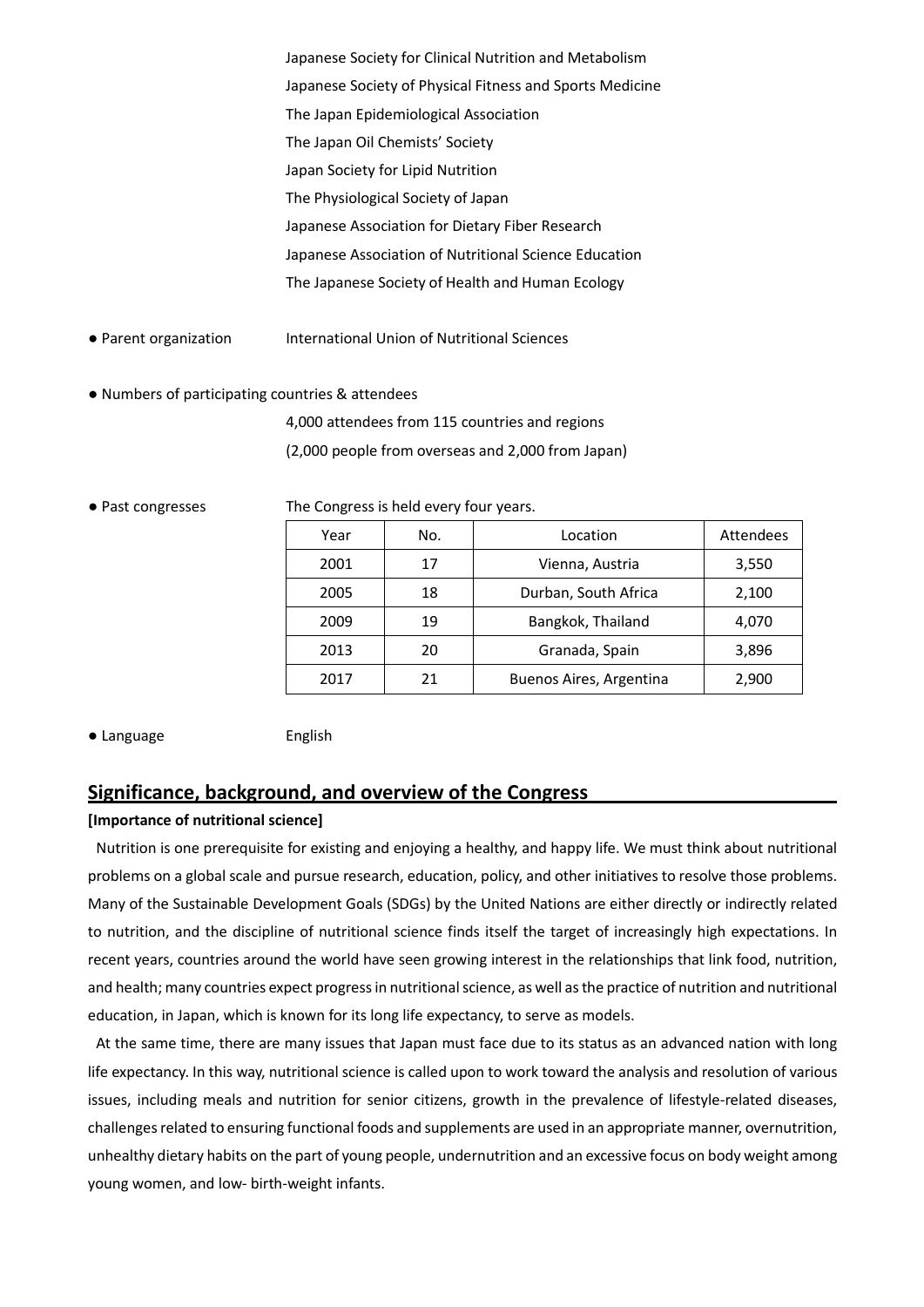#### **[Background]**

The International Congress of Nutrition (ICN) is held by the International Union of Nutritional Sciences (IUNS) every four years, and next year's event will be the 22nd since the first Congress was held in 1946, making it the world's longest-running international congress in the field of nutritional science. During the general session of the IUNS in 2013, it was decided that the 22nd ICN would be held in Japan in the fall of 2021 (postponed to 2022 winter afterwards). Following that decision, Japan Society of Nutrition and Food Science and the Japanese Society of Nutrition and Dietetics formed the 22nd International Congress of Nutrition Organizing Committee in 2016 and began preparing for the event, which will be the second ICN to be held in Japan and the first in 47 years, since the 10th ICN.

The committee's goal is to bring together leading researchers from around the world to facilitate the discussion and presentation of the latest research findings related to the importance of nutritional science, as described above, and to contribute to the development and application of nutritional science.

#### **[ICN theme and program contents]**

The 22nd ICN has selected as its main theme "The Power of Nutrition: For the Smiles of 10 Billion People". The event, whose principal topics will be advances in nutrition research; nutrients and nutritional assessment; nutrition through life course; nutrition and management of diseases; food culture practices and nutrition education; public health nutrition and environment; functional foods and bioactive compounds; and agriculture, food science and safety, will include presentation and discussion of research, the findings of which are expected to make a significant contribution to nutritional science. In addition, we plan to ask the recipients of the Nobel Prize in Physiology or Medicine deliver the keynote address.

#### **[Significance of the ICN]**

Hosting the ICN in Japan will provide an opportunity to promote nutritional science and food science research findings from Japan to researchers from around the world, to promote participation by numerous researchers, to facilitate direct interactions between Japanese researchers in the field with their peers worldwide, and to further globalize Japanese nutritional science while increasing its presence on the global stage. In addition, by opening some lectures to the community, the ICN can be expected to allow Japanese researchers to give something back to society while increasing interest in nutritional science among the general public.

#### **Featured Speakers (including candidates and those in negotiations)**

| • Opening lectures | 1. Serendipities of acquired immunity                                                |  |  |
|--------------------|--------------------------------------------------------------------------------------|--|--|
|                    | Tasuku Honjo                                                                         |  |  |
|                    | (Distinguished Professor, Kyoto University Institute for Advanced Study)             |  |  |
|                    | Recipient, 2018 Nobel Prize in Physiology or Medicine                                |  |  |
|                    | 2. Achieving healthier populations in changing global food and nutrition environment |  |  |
|                    | Naoko Yamamoto                                                                       |  |  |
|                    | (World Health Organization)                                                          |  |  |
| • Plenary lectures | 1. Human brown fat: a tissue preventive against obesity and metabolic diseases       |  |  |
|                    | Masayuki Saito (Hokkaido University)                                                 |  |  |
|                    | 2. Signaling pathways through which leucine acts to stimulate mRNA translation       |  |  |
|                    | Scot R. Kimball (Penn State College of Medicine, U.S.A.)                             |  |  |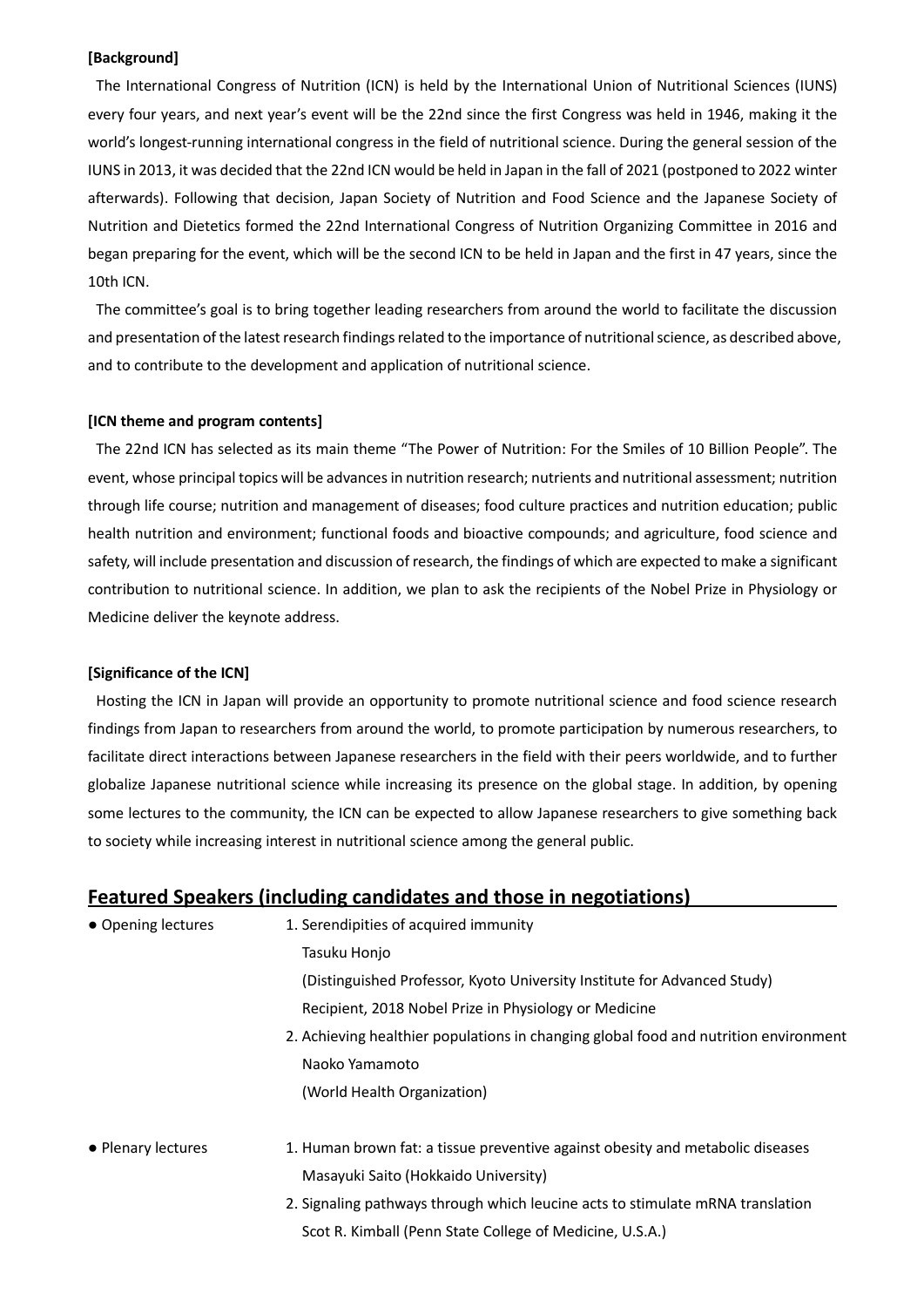- 3. Nutrition through the life course and lifelong health Sian M. Robinson (Newcastle University, UK)
- 4. Nutrition epidemiology-methodology and its future aspect Walter C. Willett (Harvard TH Chan School of Public Health, U.S.A.)
- 5. Large-scale regulatory and fiscal policy for tackling obesity and creating healthier diets Barry M. Popkin (University of North Carolina Gillings School of Global Public Health, U.S.A.)
- 6. Prevention of cardiovascular disease by population approach focusing on nutrition and eating habits

Pekka M. Puska (Finnish Institute for Health and Welfare, Finland)

- 7. Functional foods in the near future for realization of the society toward healthy and powerful longevity Keiko Abe (The University of Tokyo)
- 8. Prospects and challenges of cultured meat Marcus J. Post (Maastricht University and Mosa Meat, B.V., The Netherlands)
- Closing lecture Personalized, population and planetary nutrition J. Alfredo Martinez (IUNS President, IMDEA/UNAV, Spain)

## **Main Symposium Topics**

- 1) Advances in Nutrition Research
- Chrono-nutrition
- The gastrointestinal secretory system that detects nutrition and controls the entire body
- The sustainable health-oriented society being made possible by the IoT
- The new role of vitamins in preventing lifestyle-related diseases
- Health and nutrition during natural disasters
- Nuclear receptors that participate in nutrition and their function
- Control of memory capacity by nutrients, foods, and food-derived intestinal bacteria
- Nutrient sensitivity mechanisms and neural circuits that control food preferences
- 2) Nutrients and nutritional assessment
- Physiological functions of proteinogenic amino acids
- Physiological functions of non-proteinogenic amino acids
- The importance of choline from a nutritional science perspective
- Epidemiological nutrition research in East Asia: Lessons from the European Prospective Investigation into Cancer and Nutrition (EPIC) study
- Various techniques related to nutritional assessment: Self-reporting, blood testing, and urine testing
- Issues with nutritional study methodology in joint international epidemiological research and nutrients that need evidence
- From eating disorder-related nutritional assessment to treatment
- Technological innovation in nutrient ingestion and diet assessment
- 3) Nutrition through life course
- The life course approach to healthy aging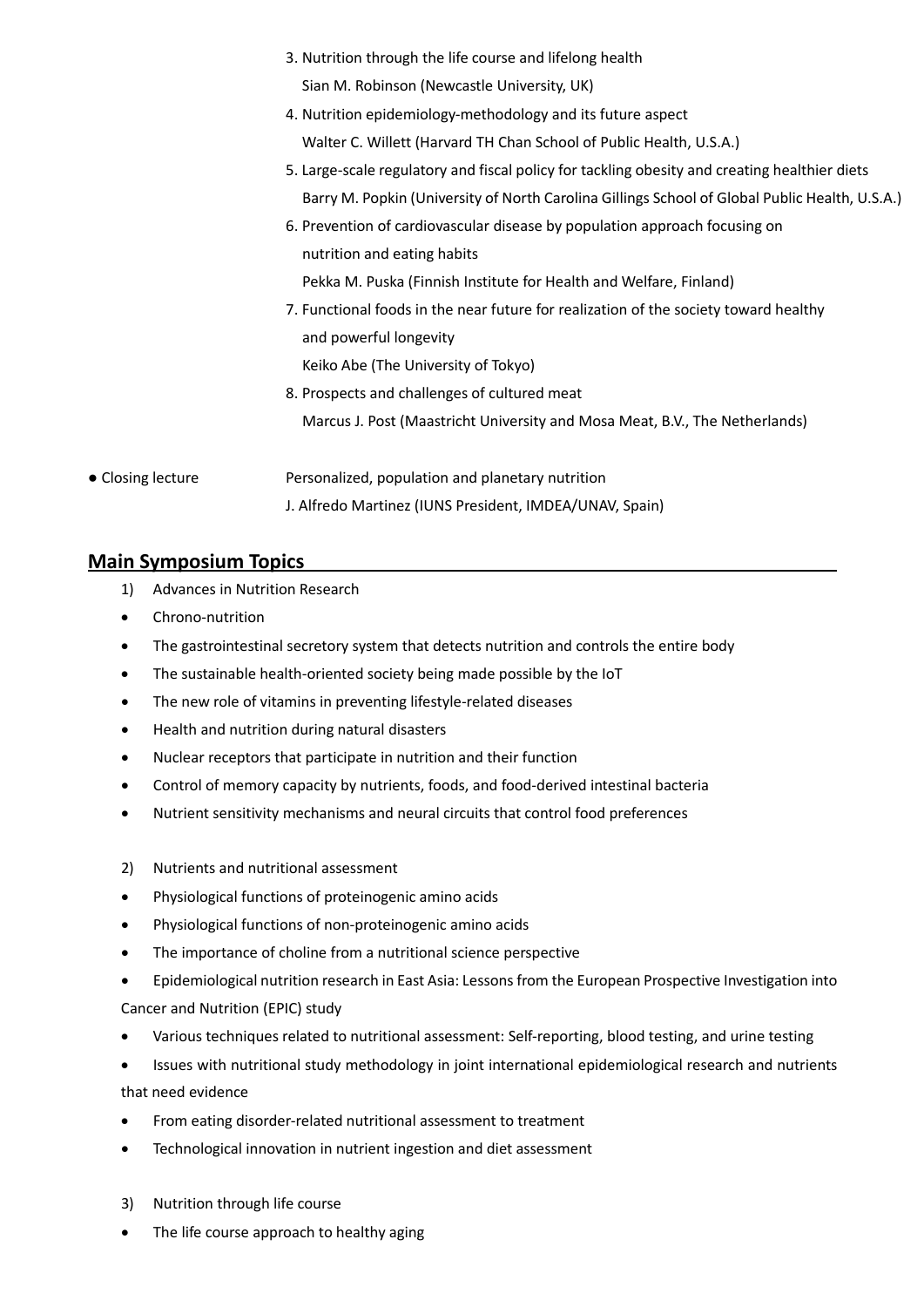- Eating together for health and well-being through the life course approach
- Skipping breakfast
- Food literacy
- Maternal nutrition
- Infant nutrition
- The life course approach to better nutrition
- Nutrition for senior citizens
- 4) Nutrition and management of diseases
- Diet treatment for diabetes
- Diet treatment for obesity and metabolic syndrome
- Nutrition management for frailty and sarcopenia
- Vitamins, minerals, and nutrition management
- Nutrition management for dementia
- Nutrition management for heart failure patients
- Nutrition management for fatty livers and liver diseases
- Nutrition management for allergy diseases
- Nutrition management for chronic kidney diseases
- 5) Food culture practices and nutrition education
- Healthy food environments
- Nutritional initiatives designed to realize a sustainable society: Policy and nutrition education
- Health disparities among children and meal support
- Contribution of agriculture to health
- Health literacy and nutrition education
- The role of school lunch programs
- Provision and utilization of meal services at international sporting events
- Characteristics of the Japanese diet that are effective in health maintenance
- Creating, utilizing, and evaluating worldwide evidence-based dietary guidelines and food guides
- 6) Public health nutrition and environment
- Health and nutritional disparities in regional groups
- Food loss in various countries
- Climate change measures from the perspective of food systems
- Food composition tables by country and associated issues
- Nutritional labeling programs in foreign countries and associated issues
- Prevention of cardiovascular diseases using a population approach centering on nutrition and diet:

International measures to reduce salt consumption

- Citizen health and nutritional studies in foreign countries and associated issues
- Meal intake standards and nutritional allowances in various countries and associated issues
- 7) Functional foods and bioactive compounds
- Plant pigments as food-derived factors and their health function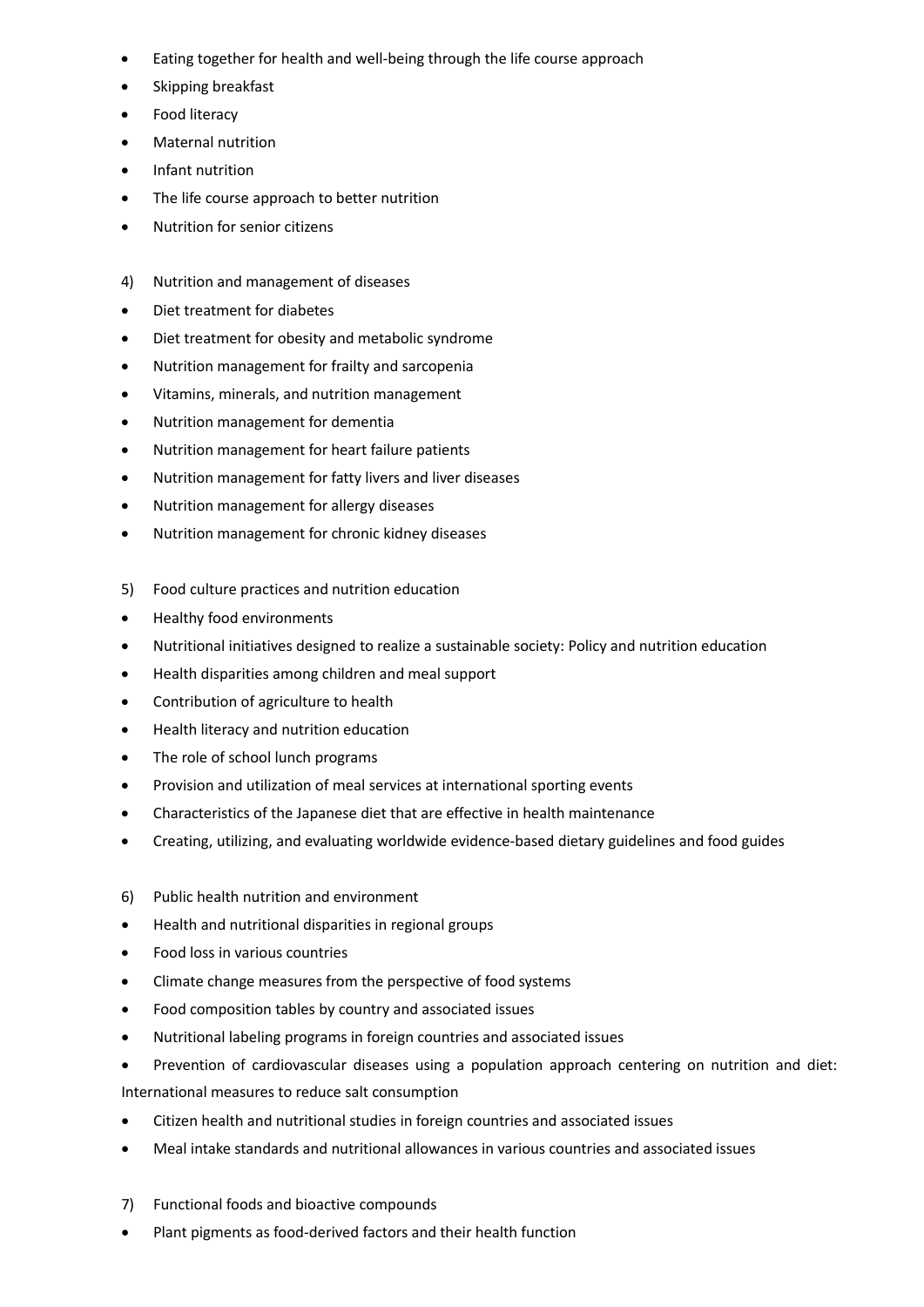- Nutrition and food in space
- The latest research into the physiological mechanisms of peptides
- The latest knowledge related to tea polyphenol and health advancement
- Abnormal lipid metabolism and the risk of arteriosclerotic cardiovascular disease
- Dementia prevention and polyphenol

• Immune modulation by foods: New cooperative effects of food ingredients and mycorrhizal fungus in the intestines

- Probiotics and prebiotics
- 8) Agriculture, food science and safety
- Food metabolomics
- Integrative approaches of bioassay and computational analysis for discovering potential bioactive compounds and predictive toxicity
- The "Yin-Yang" of food factors
- Contribution of agriculture to health promotion
- Food safety
- Anaylsis of food quality by massspectrometry
- Novel functionaly of seafood
- Lipid molecular assemblies : Structure, digestion, absorption and application as delivery carrier
- Nourishing the future: the role of fish and fishery products for improved food and nutrition security in developing countries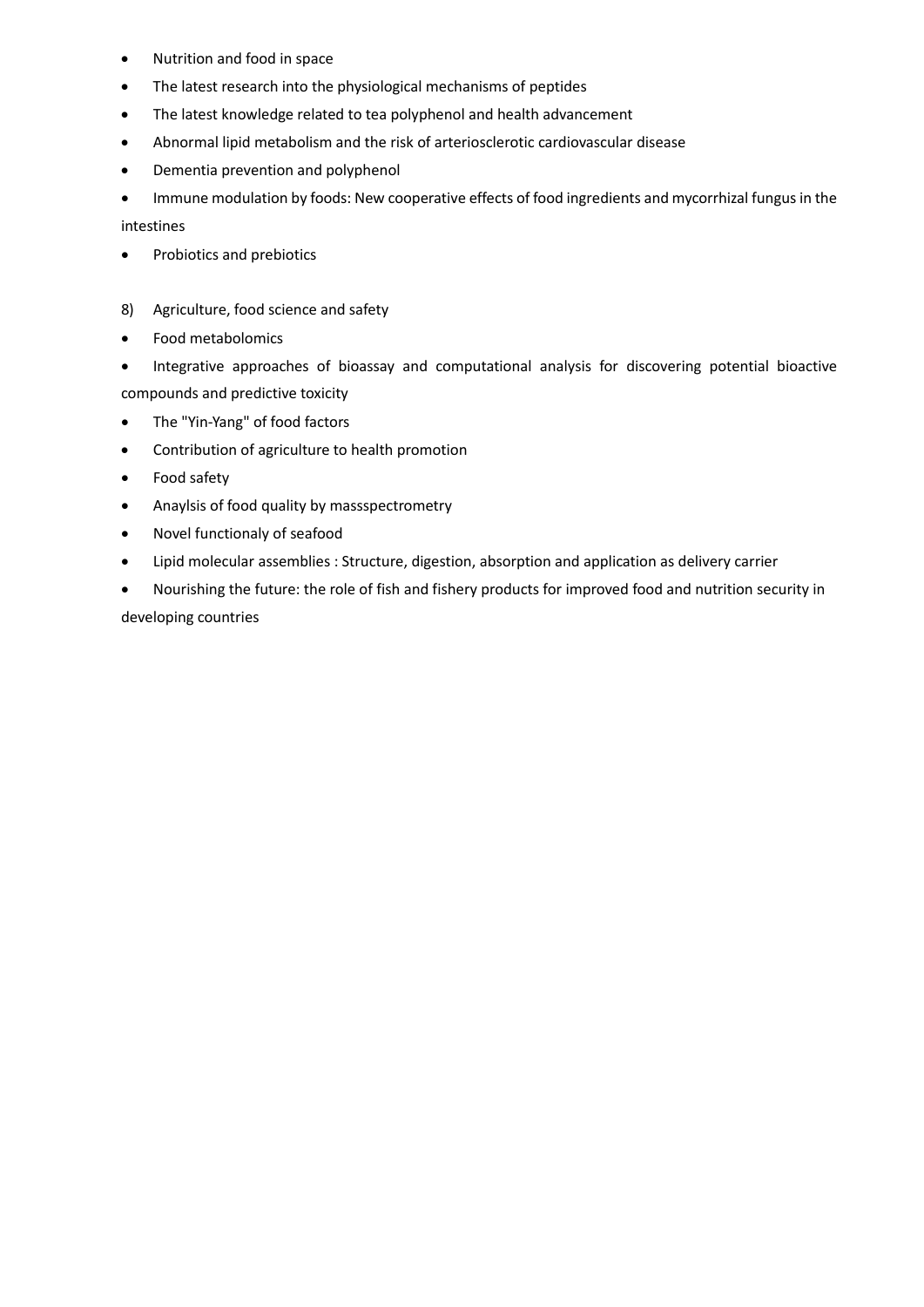### **Exhibition Guidelines**

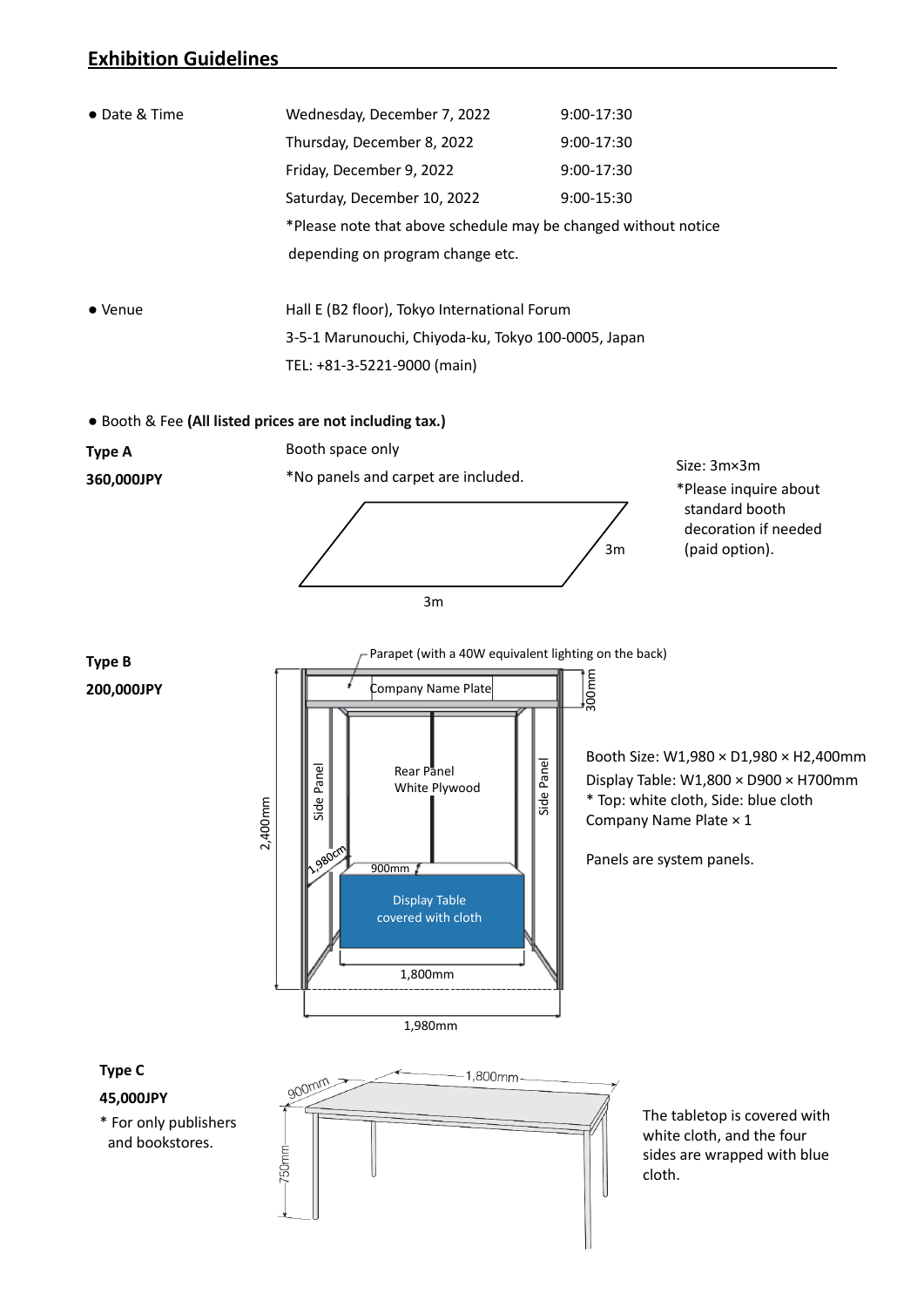#### ● Electricity **(All listed prices are not including tax.)**

The electricity bill and costs for electrical installation work will be billed to each exhibitor.

100W – 500W 15,000JPY

501W – 1KW 20,000JPY

\* For the use of over 1KW, 10,000JPY per 1KW will be added.

\*200V power supply equipment (Single phase / Three phase) requires extra charge.

\*These will be charged after the congress separately from the exhibition fee.

#### ● Application & Payment

1) Application: Please apply via the congress website below.

https://icn22.org/exhibition.html

2) Application deadline:

Friday, July 15, 2022

\*Please note that the number of available booths is limited.

3) Exhibition secretariat:

22nd IUNS-ICN Exhibition Secretariat c/o A&E Planning Co., Ltd. Hitotsubashi Bekkan 4F, 2-4-4 Hitotsubashi, Chiyoda-ku, Tokyo 101-0003, Japan

TEL: +81-3-3230-2744 FAX: +81-3-3230-2479

4) Payment: Please make a payment when you receive an invoice.

※**Please note that a remittance fee of 5,000JPY will be added to the exhibition fee.**  [Bank account information] Bank: Mizuho Bank, Ltd., Ikebukuro Nishiguchi Branch (Branch code 229) Branch address: 1-15-2 Nishiikebukuro, Toshima-ku, Tokyo 171-0021, Japan Swift code: MHCBJPJT Account No.: (ordinary) 1575059 Account name: JSNFS-ICN 2021 Account address: Japan Society of Nutrition and Food Science

3-60-5 Ikebukuro, Toshima-ku, Tokyo 171-0014, Japan

● Cancellation Please contact the exhibition secretariat if you wish to cancel your application. You will be asked to submit a cancellation form. [Cancellation fee]

> When a cancellation form is received by July 15 … 50% of the amount billed When a cancellation form is received after July 15 …Full amount billed

The congress or the exhibition may be changed or cancelled due to natural disasters or other reasons that are not in the scope of the organizer's responsibility. The organizer will not pay compensation to sponsor companies for damages or losses caused by such changes. In case the congress or the exhibition is cancelled due to the reasons mentioned above, the organizer will deduct preparation costs from the sponsorship fees and refund the difference to sponsor companies.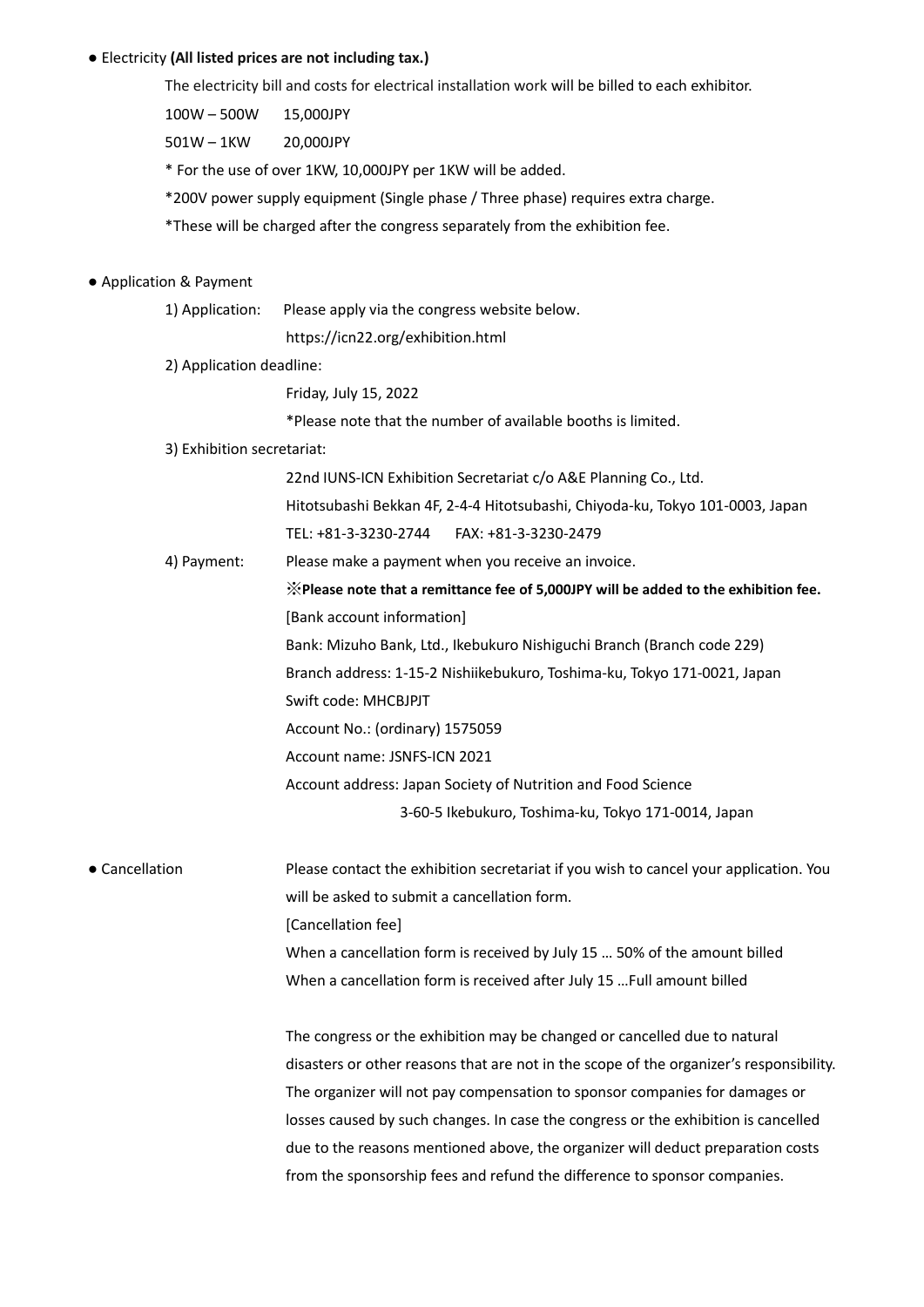| • Display table    |                                                                                                                                                  | us by filling in the specified section on the application form.             | If you do not need a display table to place exhibits directly on the floor, please inform                                                                                        |  |  |  |
|--------------------|--------------------------------------------------------------------------------------------------------------------------------------------------|-----------------------------------------------------------------------------|----------------------------------------------------------------------------------------------------------------------------------------------------------------------------------|--|--|--|
| • Exhibits control |                                                                                                                                                  | exhibition.                                                                 | Please be reminded that all the exhibits are under exhibitors' control, and we are not<br>responsible for any losses, thefts, fire or damages by inevitable accidents during the |  |  |  |
|                    | • Set-up / Dismantling                                                                                                                           |                                                                             |                                                                                                                                                                                  |  |  |  |
|                    | Set-up:                                                                                                                                          | Tuesday, December 6, 2022                                                   | $15:00 - 20:00$                                                                                                                                                                  |  |  |  |
|                    | Dismantling:                                                                                                                                     | Saturday, December 10, 2022                                                 | After the exhibition                                                                                                                                                             |  |  |  |
|                    |                                                                                                                                                  | * Please note that above schedule may be changed due to program change etc. |                                                                                                                                                                                  |  |  |  |
|                    |                                                                                                                                                  | The details will be notified after the application deadline.                |                                                                                                                                                                                  |  |  |  |
| Contact:           | 22nd IUNS-ICN Exhibition Secretariat c/o A&E Planning Co., Ltd.<br>Hitotsubashi Bekkan 4F, 2-4-4 Hitotsubashi, Chiyoda-ku, Tokyo 101-0003, Japan |                                                                             |                                                                                                                                                                                  |  |  |  |
|                    |                                                                                                                                                  |                                                                             |                                                                                                                                                                                  |  |  |  |
|                    | TEL: +81-3-3230-2744<br>FAX: +81-3-3230-2479                                                                                                     |                                                                             |                                                                                                                                                                                  |  |  |  |
|                    |                                                                                                                                                  | E-mail: iuns-icn2022@aeplan.co.jp                                           |                                                                                                                                                                                  |  |  |  |

**The contact information for the sponsorship package plan is different. Please check the website for details.**